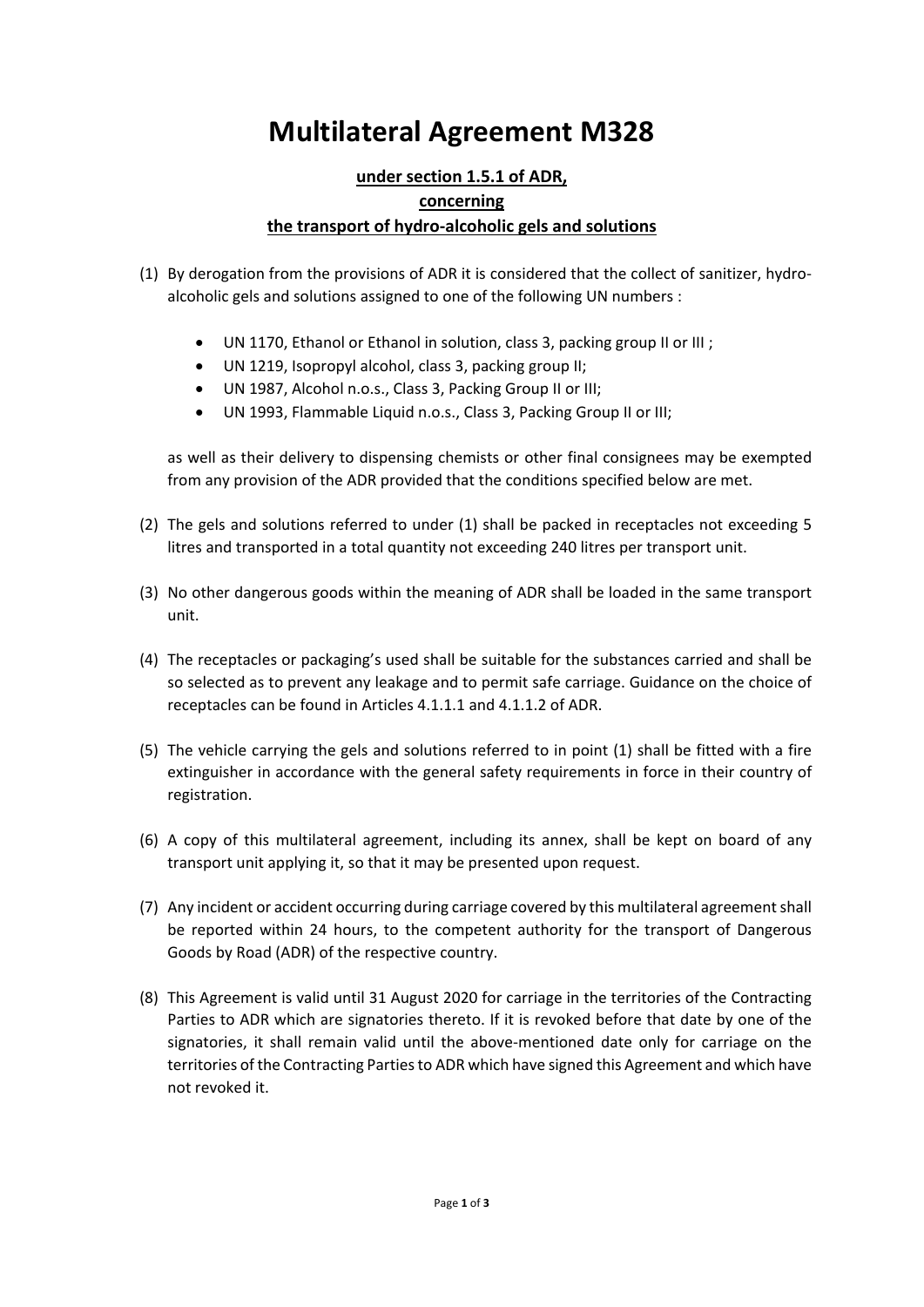XXXXXXXXXXXX, XX April 2020

The competent authority for ADR in XXXXXXXXXX